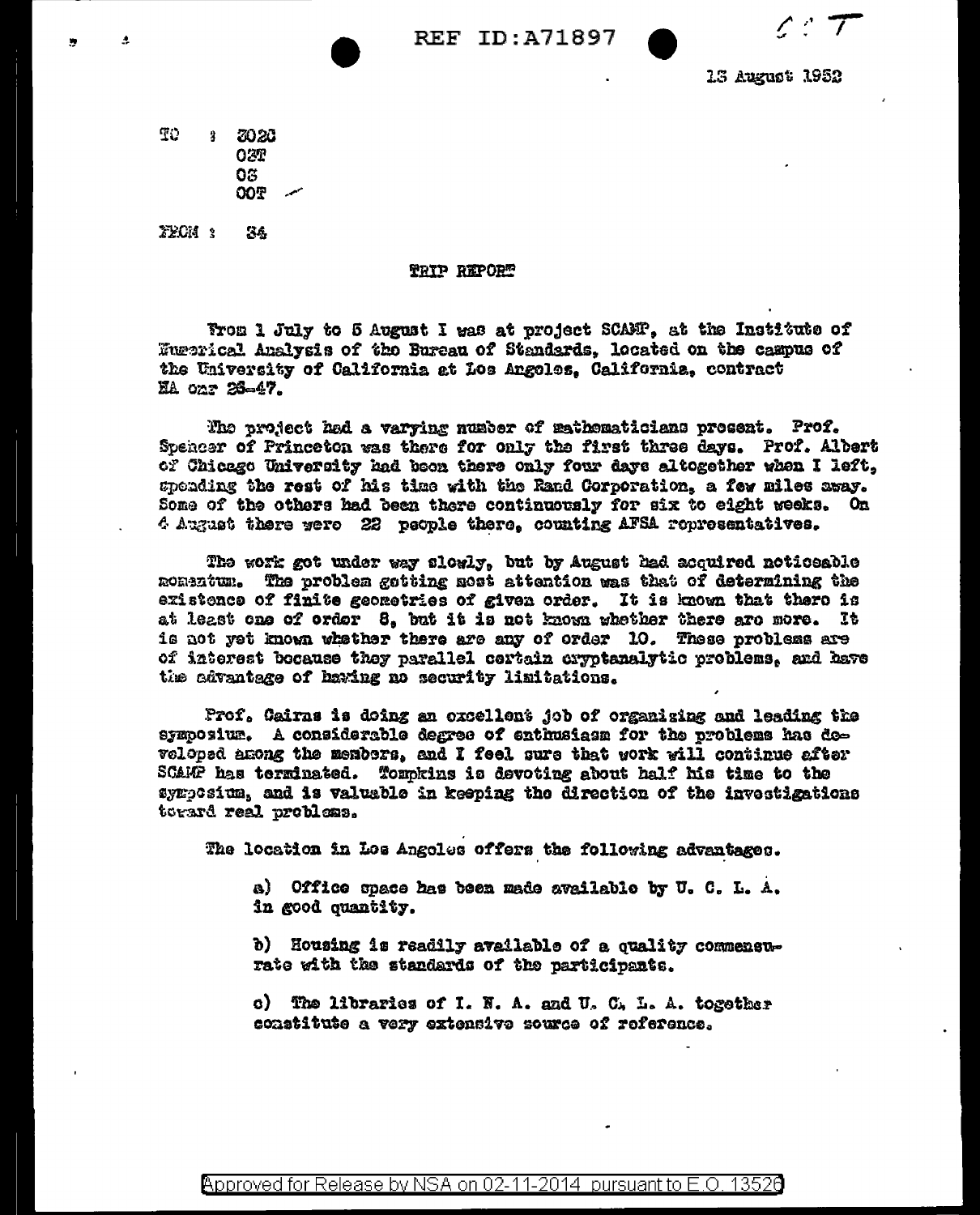

V.

**REF ID:A71897**  $-2-$ 



d) The Rand Corporation and I. N. A. each attract a large number of prominent mathematicians, so that during the susmer Los Angeles is the center for American Mathematics.

e) The climate is cool and the area offers many diversions, so that a scientist can feel that in working there he is at the same time not depriving his family of a vacation.

I discussed the arrangements with Prof. D. H. Lehmer, the Director of the Institute. He seemed pleased with our symposium on all but one point, security. As he expressed it, they have a policy against accepting classified projects, and they had to make an exception in our case. I also talked with Prof. N. Hestenes, the chairman of the Mathematics Department of U. C. L. A. He also was happy about the arrangements, but said that another time the furnishing of office space might be more difficult and less satisfactory.

Being in Los Angeles gave me an opportunity to visit the Computer Research Corporation, and to visit the Corona Laboratories of the Bureau of Standards. Reports on these side trips are attached as Appendices I and II.

Enc.  $(2)$  = Appendlx I Appendiz II

02T cc<sup>.</sup> 032 206 35 302 Reading File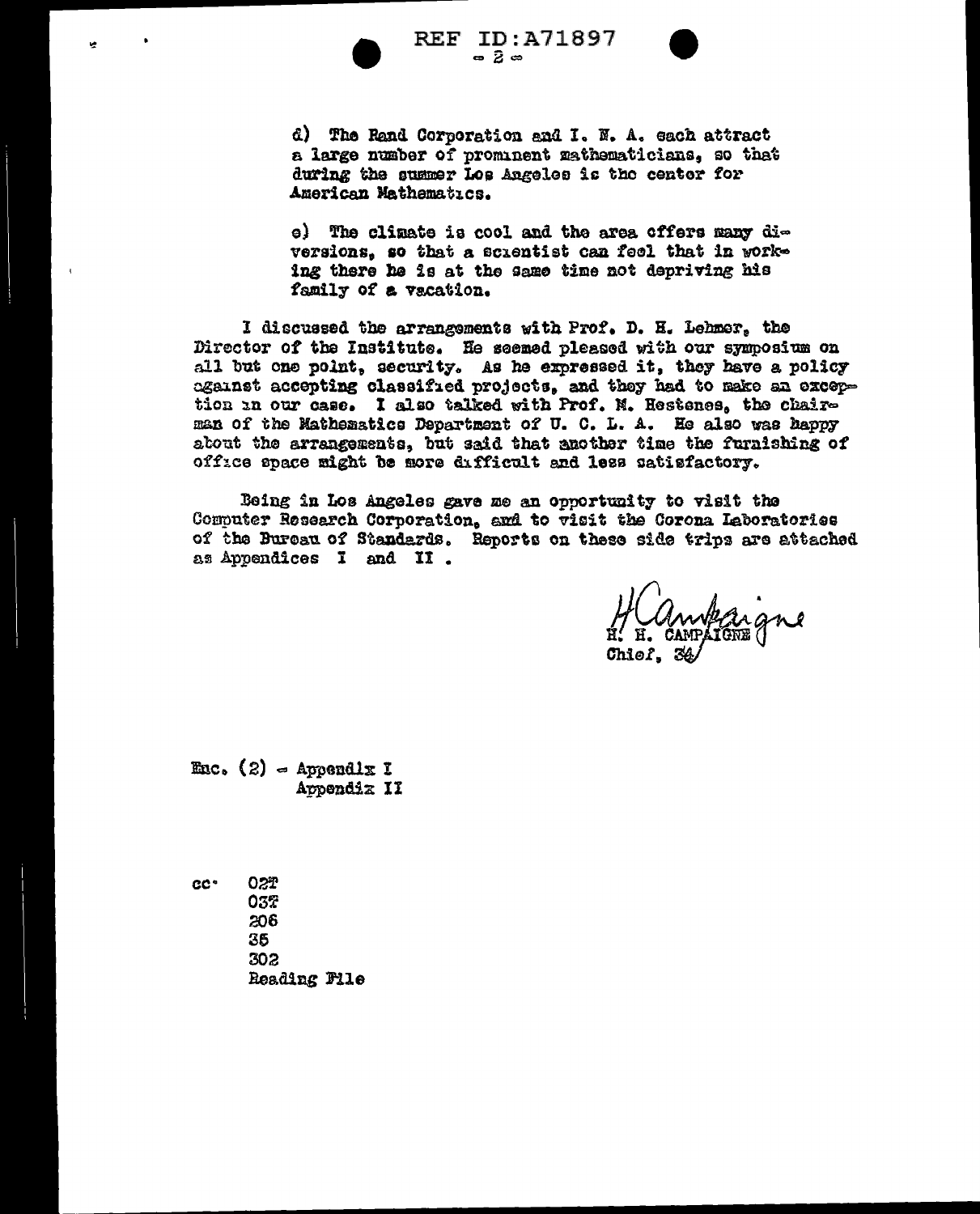

## APPENDIX I

Visit to the Computer Research Cornerstion at 3348 El Segundo Blvd., Hewthowno, California.

This is right in the middle of Los Angeles. I was favorably impressed by their offices and by Richard Sprague, their director of electronic design, who took us around. We saw only a corner of the laboratories, and cannot judge them.

I gathered that their main effort now is going into a big computer, the CRC 107. They are making two, at about \$400,000 each.

The machine we are interested in is the CRC 102A, called CADAC. They have delivered one, an abreviated version, which belongs to the Air Force and is at MIT. It has been running since January 15 with a satisfactory maintenance record. They have orders for four more to be delivered in 7 to 9 months. The ragnetic tape mechanisms have not yet been built. They expect to use the same unit on the 102A and the 107, so they will put a great effort into this one wait, which will cost \$12.000. The 102A will be capable of having up to  $64$ . units. A reel of tape will hold something over 100,000 words; 213 groups of 8 each, in fact.

The logic is a 3-address system in 36 bit words. The input is octal or decimal digits from keyboard, punched tape, or cards. Output is the same. It is not possible to put in or get out alphabetic material. This means everything would have to be converted into digits outside the computer.

The details of maintenance as reported by them are these. They check diodes every day, replacing marginal ones before they fail. This takes half an hour a day. Then they have a design which they claim makes intermittent orrors almost impossible; this design is applicable only to low frequency machines. In 3 months operation only 4 errors required unscheduled repairs.

The drum revolves 40 rpc. By using minimum access techniques one can average one 3-address instruction per revolution. This is made possible by 8 special words in a revolver which comes around 8 times per revolution. Minimum access time is achieved by changing the addresses, which can be done in a completely arbitrary but awkward way.

I was favorably impressed by all but two things. First, they have not yet built the machine they describe. Second, the izont output is not flexible enough for us. Time may cure the first, and Dr. Eachus may be able to improve the second.